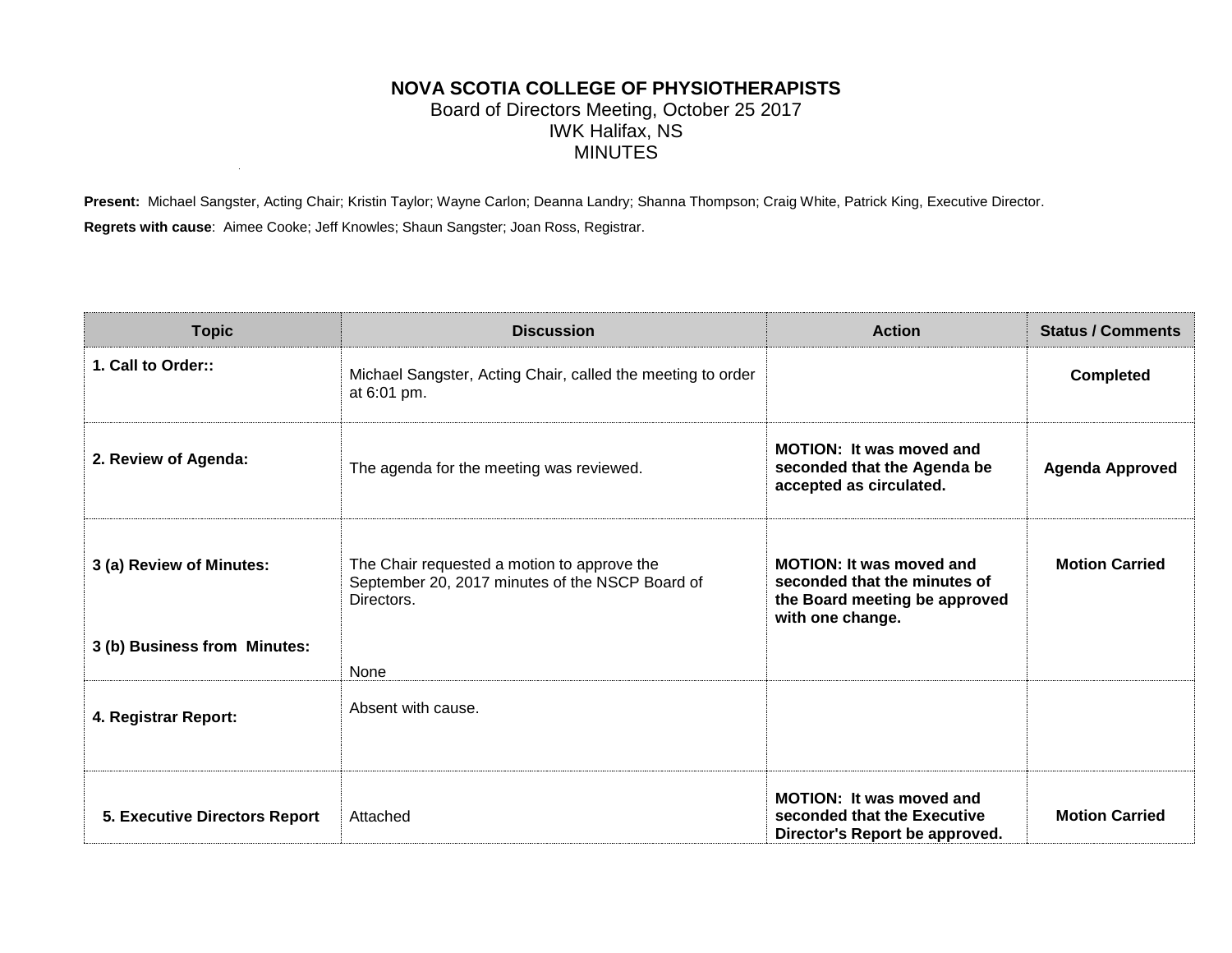## **NOVA SCOTIA COLLEGE OF PHYSIOTHERAPISTS** Board of Directors Meeting, October 25 2017 IWK Halifax, NS MINUTES

|                                                                                                                                                                                                                                                                                                             | <b>Action</b>                                                                                                                                                                 | <b>Status / Comments</b>                       |
|-------------------------------------------------------------------------------------------------------------------------------------------------------------------------------------------------------------------------------------------------------------------------------------------------------------|-------------------------------------------------------------------------------------------------------------------------------------------------------------------------------|------------------------------------------------|
| a) Kristin Taylor, Treasurer, reviewed the September 30,<br>2017 NSCP Financial Statements.<br>b) 2018 Budget; Kristin Taylor, Treasurer, reviewed the<br>2018 Budget. One minor change, Jurisprudence budget<br>under Peer Assessment (Sheet 3) was removed and the<br>balance added to Portfolio Reviews. | <b>MOTION: It was moved and</b><br>seconded that the financial<br>statements be accepted.<br><b>MOTION: It was moved and</b><br>seconded that the 2018 Budget<br>be approved. | <b>Motion Carried</b><br><b>Motion Carried</b> |
|                                                                                                                                                                                                                                                                                                             |                                                                                                                                                                               |                                                |
| Mr. King reported that two complaints had been received<br>and that the initial process was underway.                                                                                                                                                                                                       |                                                                                                                                                                               |                                                |
| No report.                                                                                                                                                                                                                                                                                                  |                                                                                                                                                                               |                                                |
| Shanna Thompson, member of the Practice Standards<br>reported that the Committee had met and completed the<br>work on the Cross Boarder Practice License forms as<br>directed by the Board. (No fee)                                                                                                        |                                                                                                                                                                               |                                                |
| See Executive Director Report                                                                                                                                                                                                                                                                               |                                                                                                                                                                               |                                                |
| No report                                                                                                                                                                                                                                                                                                   |                                                                                                                                                                               |                                                |
|                                                                                                                                                                                                                                                                                                             | <b>MOTION: It was moved and</b><br>seconded that the Committee<br>Reports be approved.                                                                                        | <b>Motion Carried</b>                          |
|                                                                                                                                                                                                                                                                                                             |                                                                                                                                                                               |                                                |